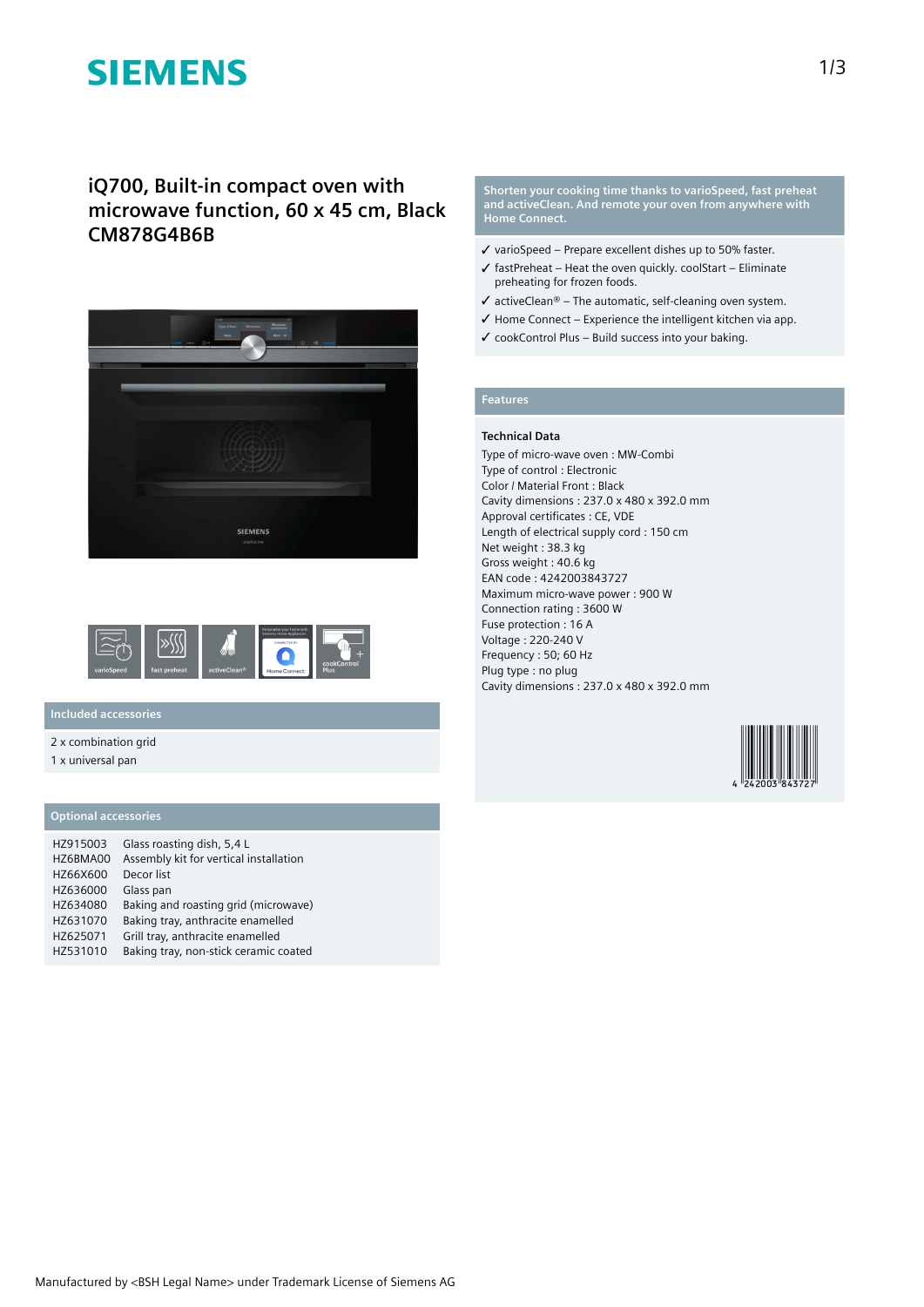# **SIEMENS**

# **iQ700, Built-in compact oven with microwave function, 60 x 45 cm, Black CM878G4B6B**

### **Features**

#### **Design**

- 5.7" TFT touchDisplay Plus
- Drop down oven door, softClose, softOpen
- ●
- Cavity inner surface: enamel anthracite
- 3 shelf positions
- Stainless steel control dial
- studioLine Black Steel Design
- We recommend you to choose complementary products within IQ700, in order to assure an optimal design combination of your Built-In appliances.

#### **Features**

- Digital temperature display with proposal
- Actual temperature display Heating-up indicator Temperature probe
- Intelligent microwave inverter technology: For optimised results maximum output power will be regulated to 600 W when used in longer operation for gentler cooking.
- Electronic door lock
- Control panel lock Automatic safety switch off Residual heat indicator Start button Door contact switch
- WLAN Home connect enabled
- cookControl Plus
- bakingSensor
- roastingSensor Plus
- Electronic oven clock timer
- LED light, Light on/off when door opened/closed
- Integral cooling fan

#### **Cleaning**

● activeClean

#### **Programmes/functions**

- Compact oven with microwave with 15 PC heating methods: 4D hot air, hotairGentle, conventional top & bottom heating, Conventional heat Gentle, hot air grilling, full width grill, half width grill, Pizza setting, coolStart, bottom heat, intensive conventional heat, low temperature cooking, keep warm, dehydrate, plate warming
- Additional heating methods with microwave: Microwave, Combi microwave variable
- Max. Power: 900 W; 5 Microwave power settings (90 W,180 W,360 W,600 W,900 W)
- Fast preheat

#### **Accessories**

- 1 level telescopic shelf, pyrolitic proof
- 2 x combination grid, 1 x universal pan

#### **Performance/technical information**

- Cavity volume: 45 litres
- Temperature range 30 °C 275 °C
- Power cord length 150 cm Cable length
- Total connected load electric: 3.6 KW
- Nominal voltage: 220 240 V
- Appliance dimension (hxwxd): 455 mm x 594 mm x 548 mm
- Niche dimension (hxwxd): 450 mm 455 mm x 560 mm 568 mm x 550 mm

● Please refer to the dimensions provided in the installation manual